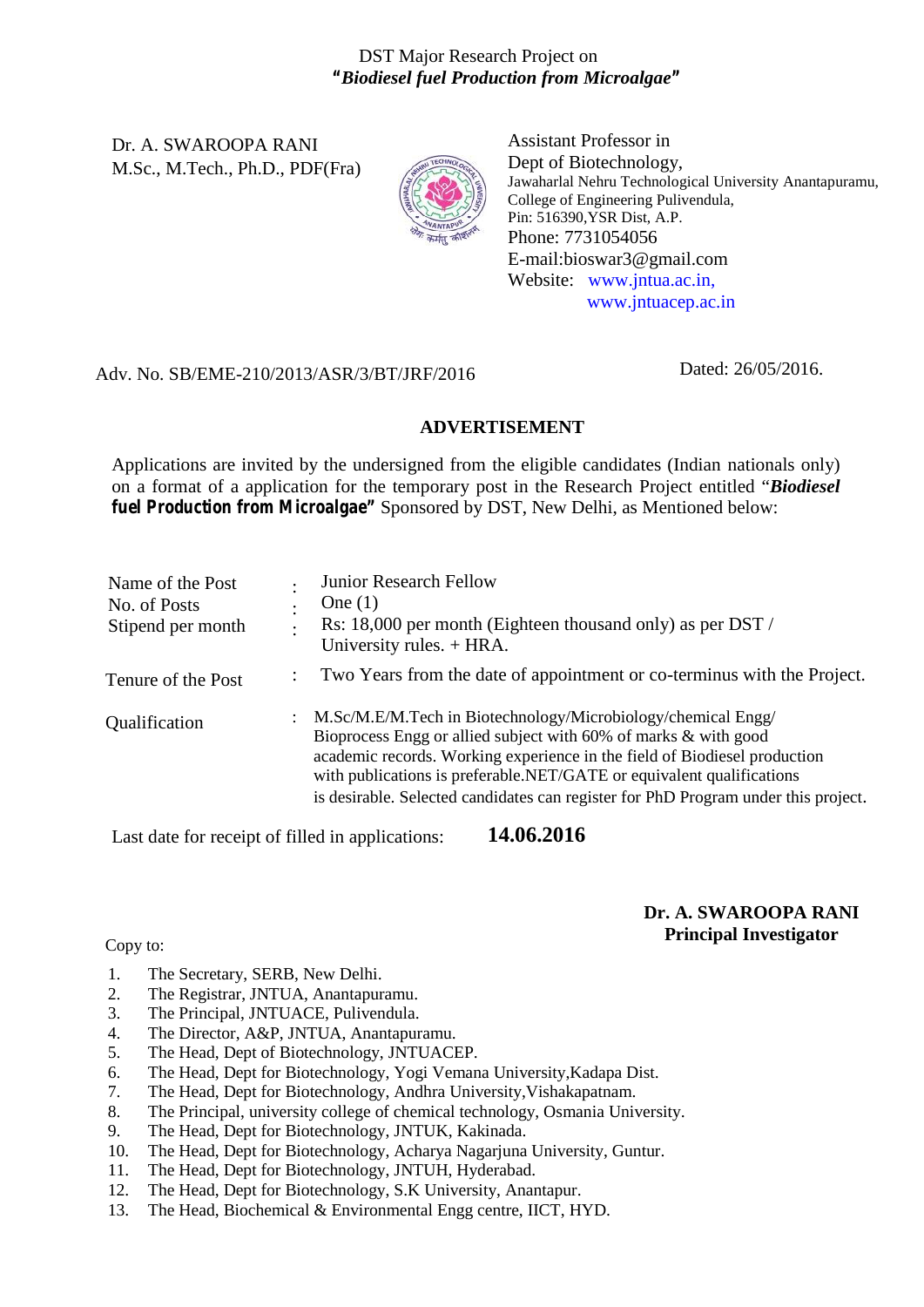1. Only eligible candidates are required to apply.

2. The contract is purely temporary and initially only for a period of one year but extendable if work is found satisfactory till the completion of the project.

3. JRF candidate admitted in the scheme can join the Ph.D programme.

4. Candidates have to fully devote their time for the project work and are not allowed to join any other course (part/ full time).

5. Maximum age limit is 30 years.

6. Candidates who wish to leave the project in between have to inform the PI in writing at least 3 months before or till other personnel is employed in the project, whichever is earlier.

7. Selection will be made purely as per the DST/SERB and University guidelines subject to approval by SERB. No TA/ DA will be paid for either attending the interview or while joining the project.

8. Completed applications in the prescribed proforma should reach the following address on or before **14.06.2016** by post/ e-mail.

9. The application should be submitted in the enclosed format (It is also available in the website of (www.jntua.ac.in & www.jntuacep.ac.in) which must be accompanied by attested copies of certificates in support of all information furnished in the application.

10. Address to which the application should be sent:

#### **Dr. A. SWAROOPA RANI Principal Investigator & Assistant Professor, Department of Biotechnology, Jawaharlal Nehru Technological University Anantapuramu College of Engineering, Pulivendula – 516390, A.P., India Phone: 7731054056; E-mail:bioswar3@gmail.com**

11. Separate interview letter will be sent along with the time, date and venue of interview. Candidates have to appear before the selection committee with all relevant documents / certificates in original and if selected, should join the project immediately.

12. If any false information is provided by the candidates and is found guilty, necessary action will be taken and the candidate has to refund all the payments made to him/her.

Enclosed: Format of Application.

**Dr. A. SWAROOPA RANI Principal Investigator**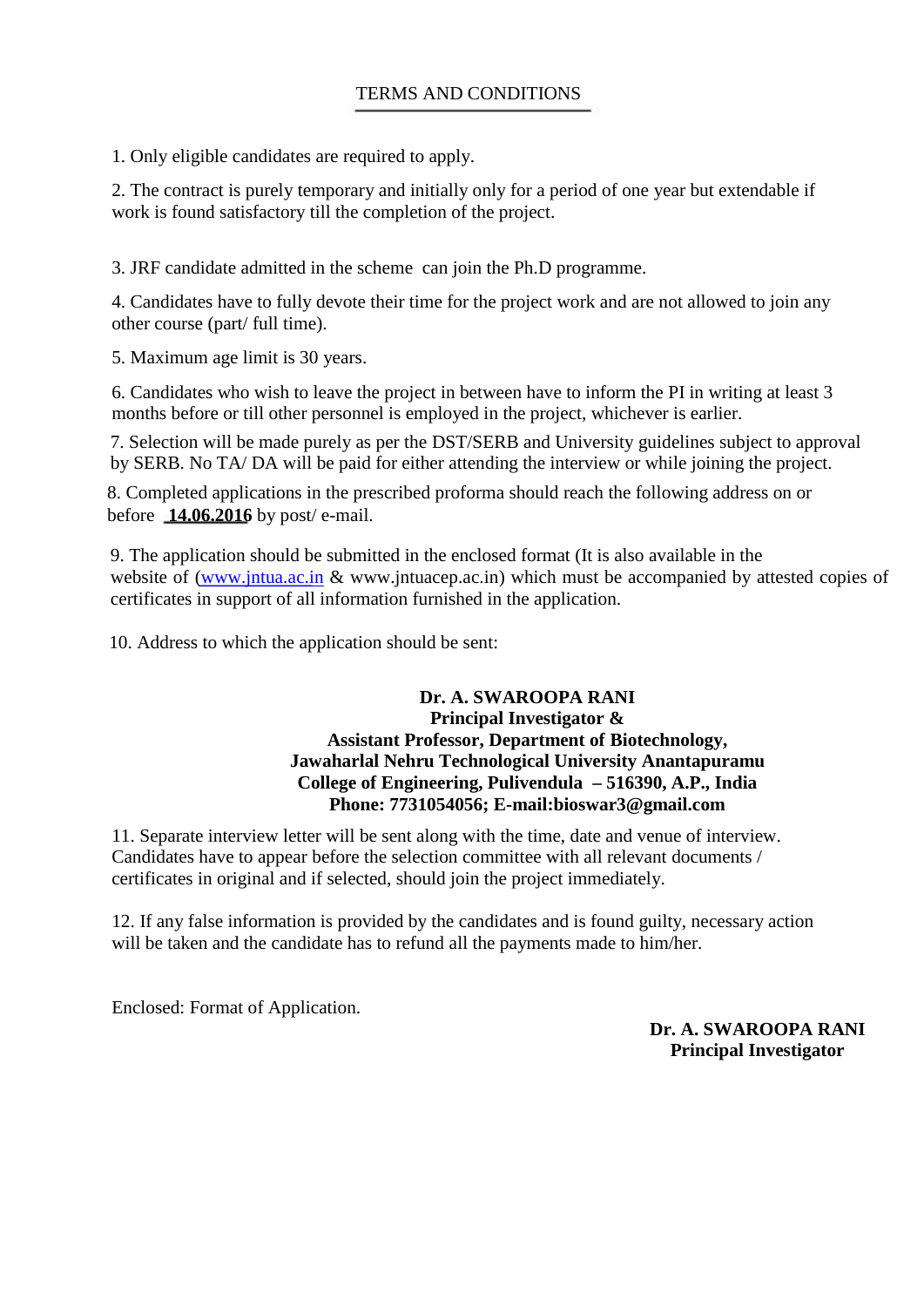## Annexure – 1 FORMAT OF APPLICATION

|                                                                                                                                                 |      |                                   | Affix passport size<br>photograph |
|-------------------------------------------------------------------------------------------------------------------------------------------------|------|-----------------------------------|-----------------------------------|
| 1. Advertisement No.                                                                                                                            |      |                                   |                                   |
| 2. Post applied for                                                                                                                             |      |                                   |                                   |
| 3. Name in full (in Block Letters):                                                                                                             |      |                                   |                                   |
| 4. Father's Name                                                                                                                                |      |                                   |                                   |
| 5. Sex                                                                                                                                          |      |                                   |                                   |
| 6. Date of Birth                                                                                                                                | Date | Month                             | Year                              |
| 7. Nationality                                                                                                                                  |      |                                   |                                   |
| 8. Religion                                                                                                                                     |      |                                   |                                   |
| 9. Whether belongs to (Strike out<br>Whichever is not applicable) :                                                                             |      | SC / ST / MBC / BC / PH / General |                                   |
| 10. Whether documentary proof<br>From appropriate authority in<br>Support of your claim being /<br>SC/ST/MBC/BC/PH is enclosed<br>(Please tick) |      |                                   |                                   |
| 11. Address for correspondence :<br>(in block letters with pin code,<br>Telephone No./fax No./E-mail Id)                                        |      |                                   |                                   |
| 12. Permanent address:<br>(in block letters with<br>Telephone No./fax No./E-mail Id)                                                            |      |                                   |                                   |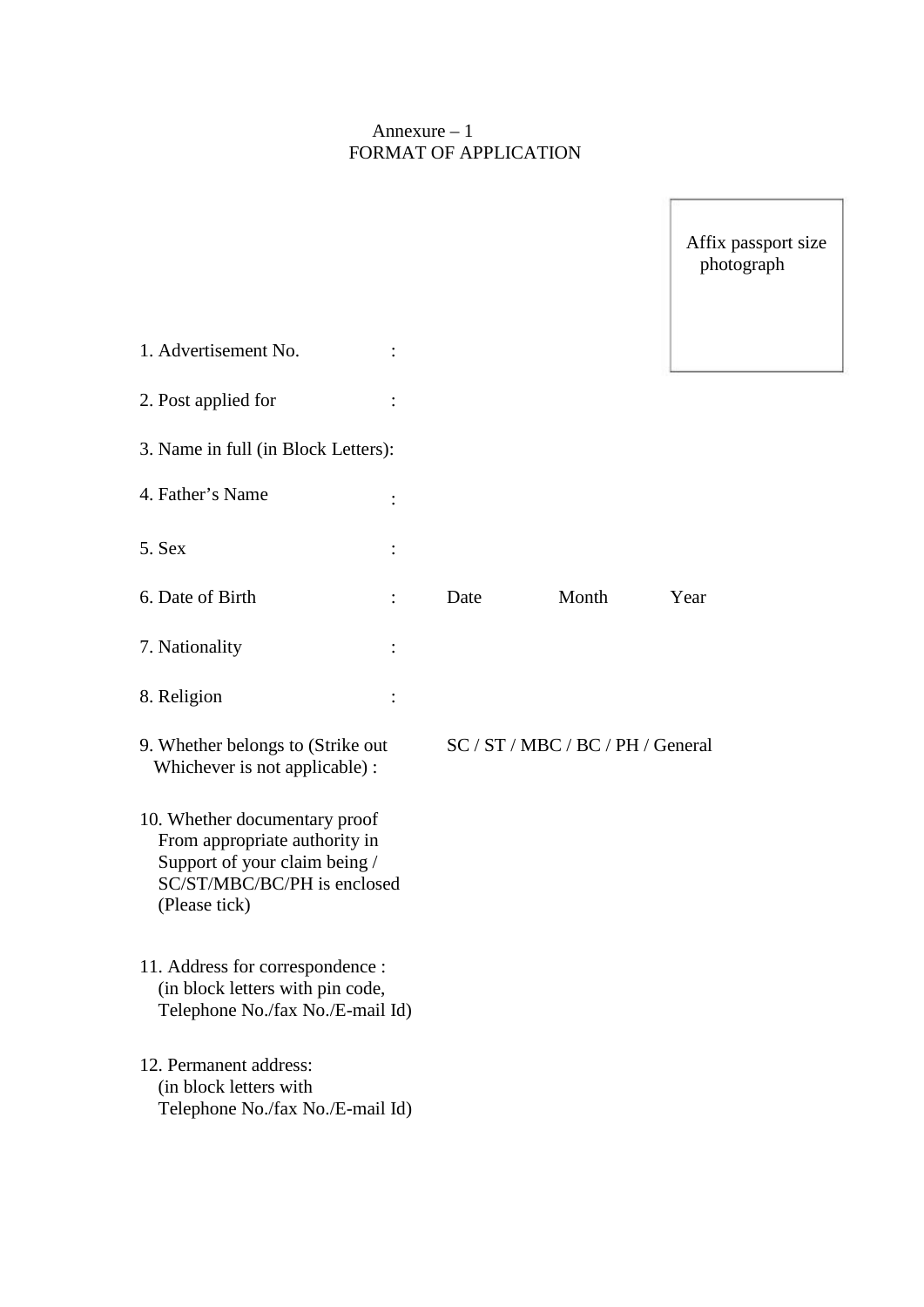# 13. Educational qualifications (in chronological order from 10th Standard onwards)

| S.No. | Course passed | University /<br>Institution /<br><b>Board</b> | Year of<br>Passing | Subject taken | Result with<br>Division /<br>Class / $\%$ |  |
|-------|---------------|-----------------------------------------------|--------------------|---------------|-------------------------------------------|--|
|       |               |                                               |                    |               |                                           |  |
|       |               |                                               |                    |               |                                           |  |
|       |               |                                               |                    |               |                                           |  |

# 14. Professional Training :

| From | To | Details of Training |
|------|----|---------------------|
|      |    |                     |
|      |    |                     |
|      |    |                     |
|      |    |                     |
|      |    |                     |
|      |    |                     |
|      |    |                     |
|      |    |                     |
|      |    | Period              |

# 15. Employment records (in chronological order, starting with the first job)

| Name and address of<br>employer / institution | Period of service<br>FromTo | Designation of<br>post held and<br>scale of pay | Nature of work and<br>level of<br>responsibilities |
|-----------------------------------------------|-----------------------------|-------------------------------------------------|----------------------------------------------------|
|                                               |                             |                                                 |                                                    |
|                                               |                             |                                                 |                                                    |